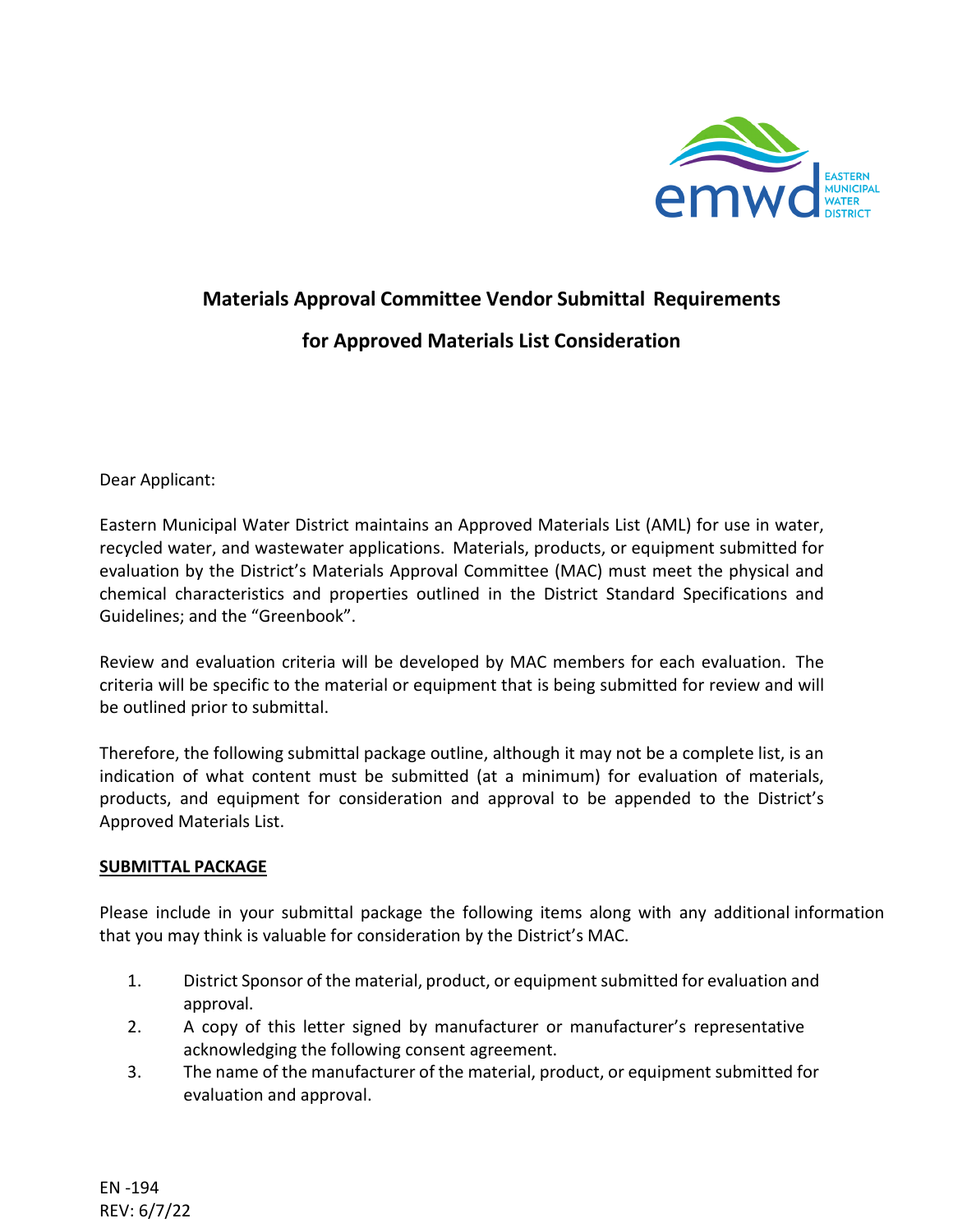- 4. The name and location of the manufacturing plant, including the complete address of the manufacturing site. If multiple manufacturing plants are listed, please specify where the closest supply warehouse is located.
- 5. A brief description of the material, product, or equipment to be submitted for approval (including size and model number).
- 6. A well-structured specification (Construction Specification Institute–CSI format preferred) for the use and application of the material, product, or equipment in question.
- 7. Certification or proof that the material, product, or equipment in question has already met minimum industry requirements or equal to District specifications.
- 8. Names of laboratories and public agencies that have tested and approved the product.
- 9. Provide for and accommodate any physical property tests that may be required by the District's MAC.
- 10. If pertinent, any supplementary industry requirements that the submitted material, product, or equipment in question has already met including approval or compliance with any federal, state, or local codes (examples: NSF, UPC, UBC, UL, IC, and etcetera).
- 11. The track record of the material, product, or equipment in question, citing projects and locations where it was installed or applied. Please include all associated information including the following; the complete address of the project site(s), the name of the project owner(s), the contact information for the owners or agencies including telephone and e-mail, the initial date of installation, commissioning date for each project, and current track record.

## **CONSENT AGREEMENT**

Your approval by the District's MAC to list your product in the current Approved Materials List shall be contingent to your express consent and agreement to comply with the District's Policy and Procedures and the following requirements:

- 1. You shall use only the specific material, product, or equipment that has been submitted and approved by the District's MAC.
- 2. Any change or modification in the physical or chemical characteristics of the material, product, or equipment in question shall be disclosed immediately with prompt notice to the District's MAC.
- 3. You shall also promptly notify the District's MAC, in writing, whenever the manufacturer changes, or when the ownership of the manufacturing plant is transferred, especially in connection with the formulation and manufacturing of the material, product, or equipment that has been approved. This change may result in discontinuing use and immediate removal from the Approved Materials List. The product or material would thereby require resubmittal for consideration.